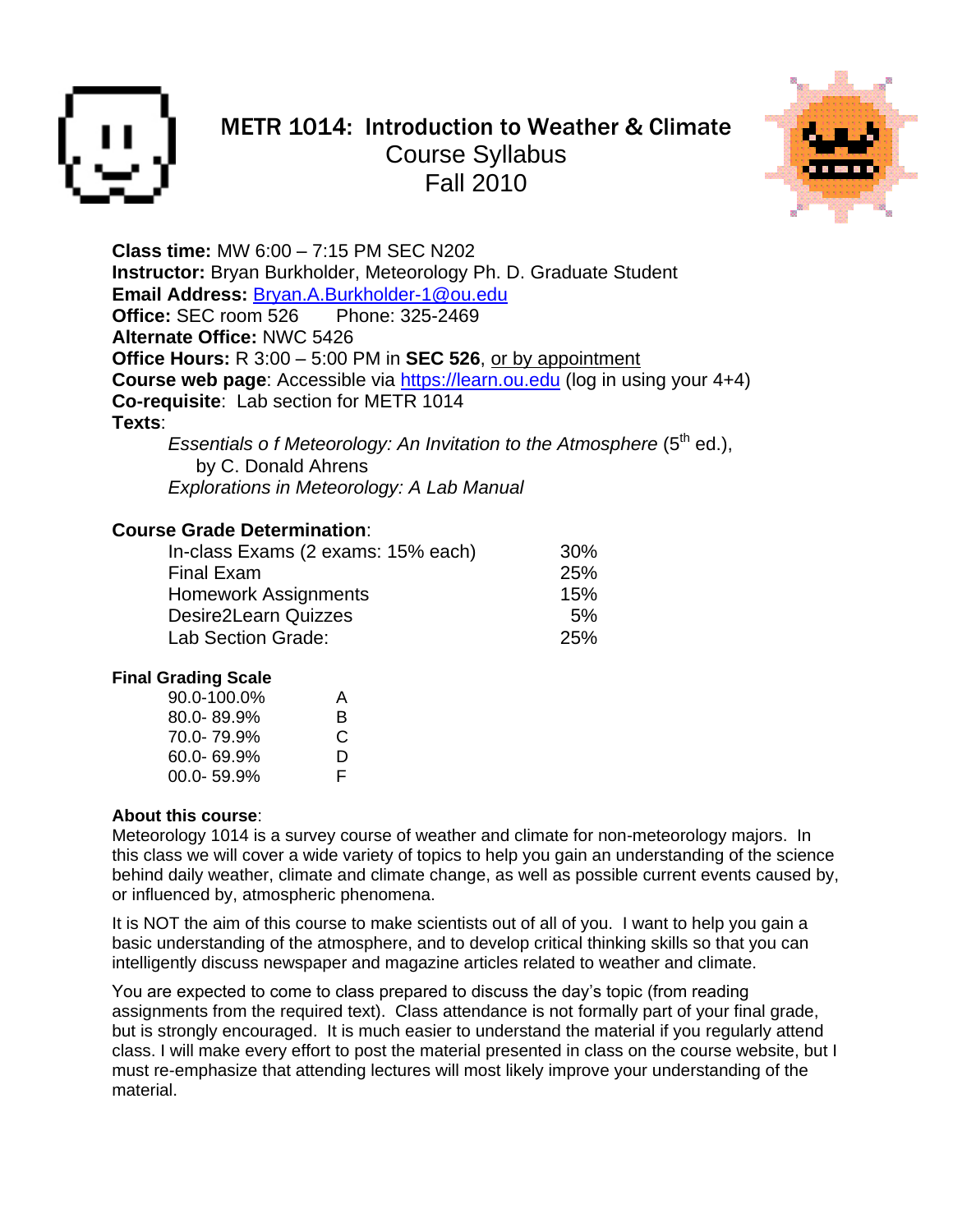If you are having problems with the course, I strongly urge you to contact me sooner rather than later; or to visit me during office hours. There is nothing I can do to help if you wait until the end of the semester to talk about troubles you've had all semester long.

#### **Homework Assignments**:

Homework assignments will be assigned to supplement your comprehension of the material. Late homework will be accepted with a 15% penalty per day. No late homework will be accepted after 2 days.

Group work is encouraged while working on homework. However, it is the student's responsibility to provide his/her OWN ANSWERS on the homework. If answers on homework questions are too similar to another student's answers, points will be taken off and in severe cases a 0 will be given.

#### **Desire2Learn Quizzes:**

Quizzes will be periodically posted on Desire2Learn to test your comprehension of material recently covered in lecture and in the readings. The questions on the quizzes are designed for review of recently covered topics. More challenging questions will be left for homework exercises.

#### **About the labs**:

The labs associated with this class are designed to enhance your understanding of lecture material. Material presented in the labs may not coincide with the lectures and there will also be information that we just don't have time to cover in class.

Although there are several lab sections associated with this class, PLEASE don't play "musical lab periods". That is, unless you have permission in advance from the Teaching Assistant(s), please only attend the lab section that you are enrolled in. The lab rooms have very limited seating capacity.

The lab section will comprise 25% of your final grade in the course. Your Teaching Assistant will have more information for you when you attend your first lab.

### Important Policies:

**Reasonable Accommodation**: The University of Oklahoma is committed to providing reasonable accommodation for all students with disabilities. Students with disabilities who require accommodation in this course are requested to speak with me as early in the semester as possible. Students with disabilities **must** be registered with the Office of Disability Services prior to receiving accommodations in this course. The Office of Disability Services is located in Goddard Health Center, Suite 166, phone (405) 325-3852, TDD only (405) 325-4173, FAX (405) 325-4491, or [ods@ou.edu.](mailto:ods@ou.edu)

Academic Misconduct: All provisions of the Norman Campus Academic Misconduct Code shall apply in cases of academic dishonesty. Any violation of the Academic Misconduct Code will result in your removal from this course, and a grade of F will be recorded for the course. Academic misconduct is defined as "any act that improperly affects the evaluation of a student's academic performance or achievement." At the University of Oklahoma, academic integrity is expected from each student. Misconduct such as plagiarism, fabrication, and fraud, as well as attempting to commit such acts or assisting others in doing so, will not be tolerated. Students are responsible for knowing the OU Academic Conduct Code, which can be found at <http://judicial.ou.edu/content/view/27/32/> and [http://www.ou.edu/provost/integrity.](http://www.ou.edu/provost/integrity)